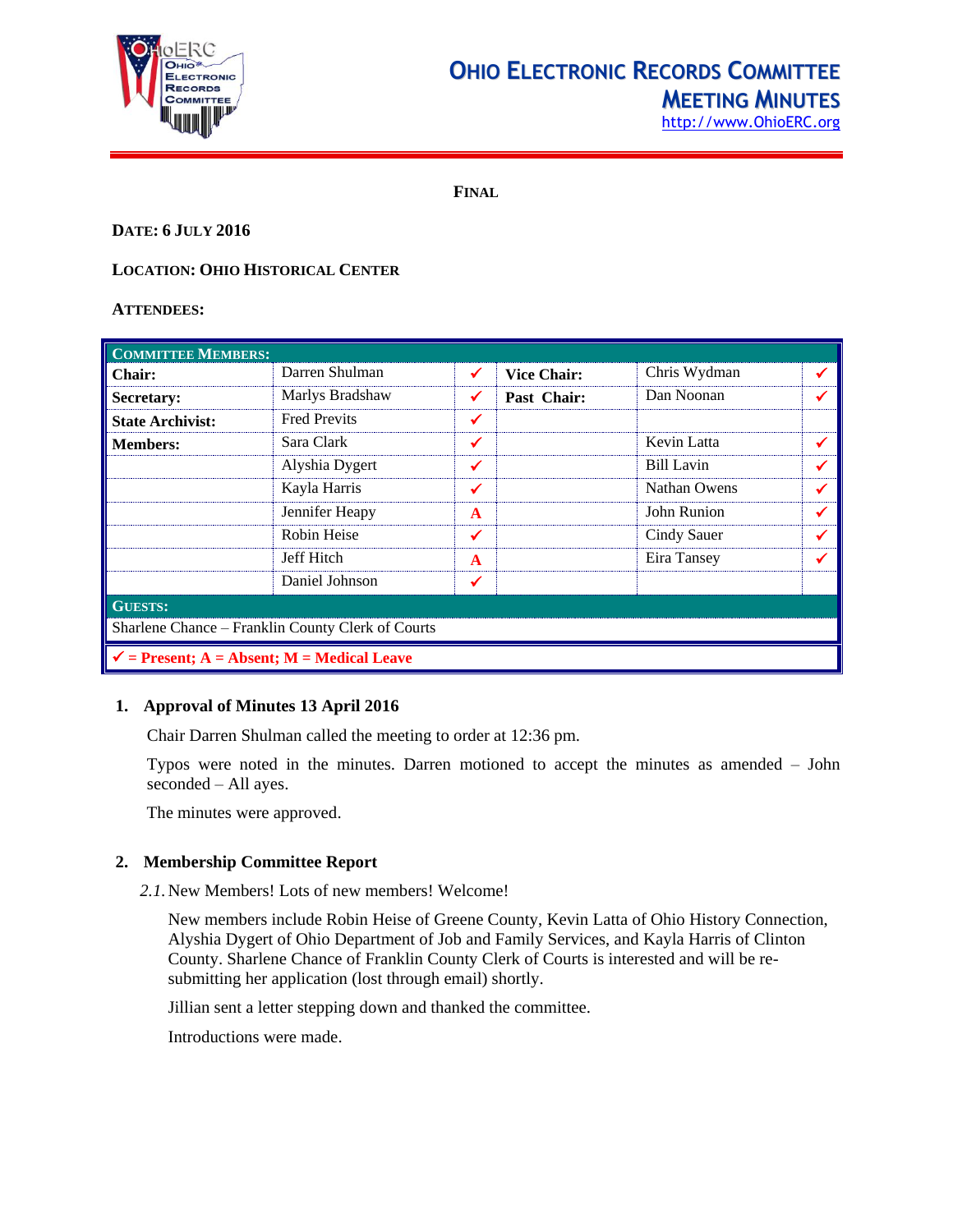

## **3. Scanning Tool Presentation**

Nate, Dan J., and Bill presented "To Scan or Not to Scan? That's the Question! : the Growing Problem of Scanning Everything Not Electronic."

Dan N. suggested creating 3 scenarios – 2 cut and dried, 1 ambiguous so the audience can participate in filling out the scanning tool questions. He would also put the total at the top of the results page.

Cindy would stress ability to print results and share with stakeholders.

Nate and Bill will present the scanning tool next Friday at the 2016 NAGARA Conference.

#### **4. 2017 Program Discussion**

Fred requested funding through the OHRAB Grant for a presentation of the Scanning Tool and life cycle of digital format. We will find out at the end of the year if we will receive grant.

Cuyahoga County can no longer host our program. Their new microfilming center is no longer part of the construction project.

We will need a new location. John will look into Football Hall of Fame and Stark County. Cindy will look into BGSU. Montgomery County was mentioned. Sharlene will look into Franklin County. Everyone will try to come up with a place that has scanning facilities to tour. Chris said we may need to revisit program to dovetail better with an alternate facility.

## **5. Website update**

Dan was asked if he can do Google Analytics. He quickly looked at May 1-July 5 and saw 71 sessions and a spike on the  $17th-18<sup>th</sup>$  of June after the Scanning Tool went out.

## **6. Consolidation of Guidelines**

Cindy needs more guidance. Several styles on website. What is new?

Website is a mix from old html web pages, media wiki site, and new WordPress site.

We want one introduction instead of many with each part more like a chapter.

Cindy will do more review and receive a subcommittee at the next meeting.

## **7. Update on Projects**

#### *7.1.*Information Governance

John described it as being more transparent and open with information. The federal government is leading this change.

When looking at policies and procedures to manage documents, consider regulatory and legal factors, risks, environmental and operational requirements, hardware and software requirements, security, best practices, and training.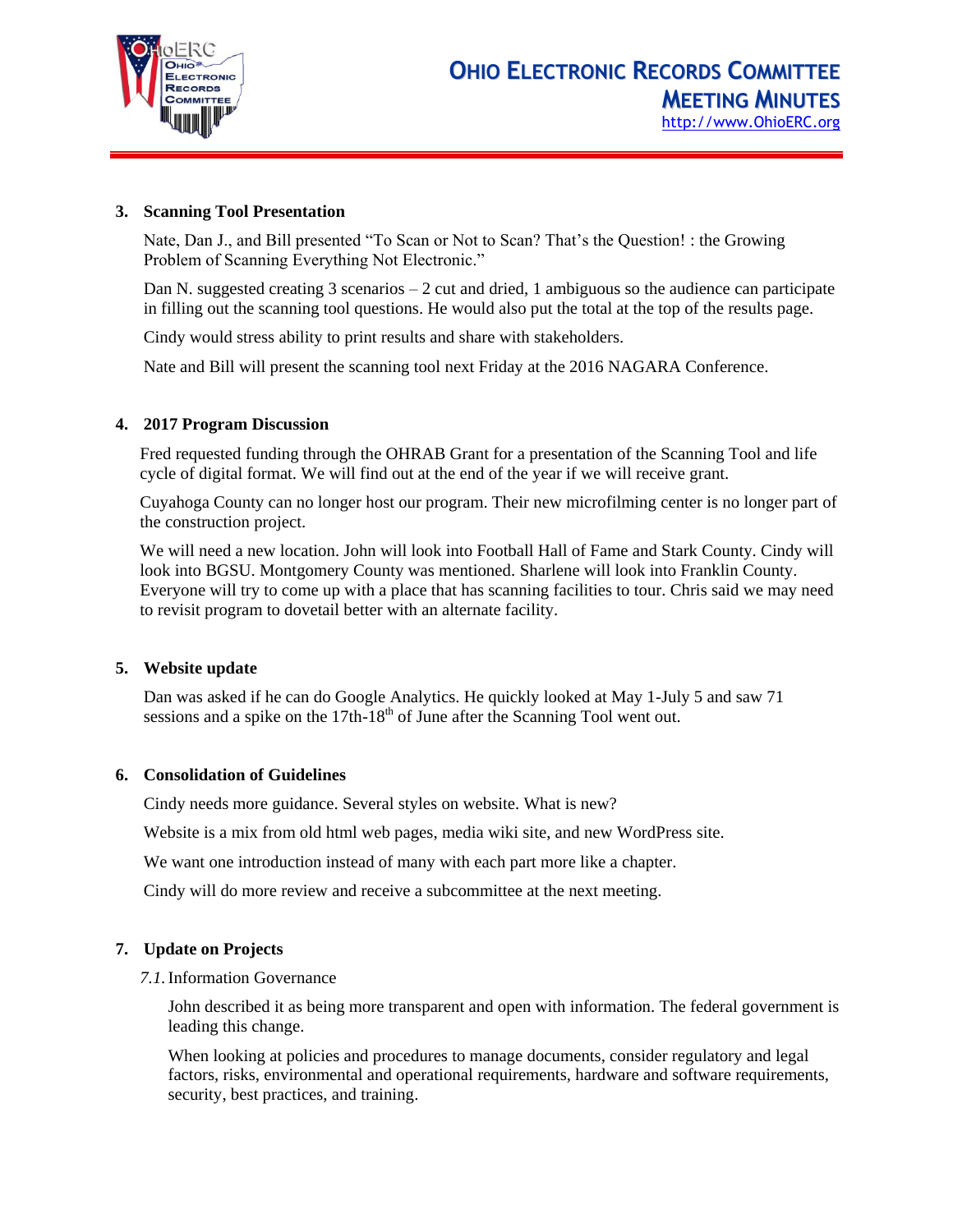

Darren asked if this is the umbrella over the other things we do. John said these are components.

#### **8. Discussion of Priorities for Next Year**

Darren - 2017 training session, information governance, present scanning tool to other audiences. Authenticity?

Nate would like to look into managing indexing and content management systems.

Eira suggested email as a problem that never goes away. Capstone (federal) has higher officials keeping email longer than lower employees. ePADD – out of Stanford – helps you identify email using curation tools. Most entities rely on the user to keep or dispose of email - inefficient. Dan N. would like to see email managed systematically. Eira would like better guidance for managing email.

#### **9. Discussion/Potential new area to look at: Blockchain technology**

Means of conducting virtual payments – comes from bitcoin. Something to keep an eye on.

Bill says it may or may not be reliable.

Nate suggested future topic – authentication of electronic records – would cover blockchain and more.

Eira will send blog post on blockchain's uses for digital archives.

#### **10. Remember to Use Activity Log**

Please enter information. Dan N. will update dates.

#### **11. Other New Business from the Floor**

Eira is running unopposed for SAA Records Roundtable, and asks any members not to forget to vote.

Darren told us that Delaware City Hall's basement flooded recently. Darren's records were up high enough, but others needed to be discarded due to contamination.

Darren's PIO Officer sent an article about Beach Grove, Indiana being sued for removing comments and then shutting down their website. They had not stated commenting rules prior to putting up their web page. Darren will forward article.

Nate, Dan J., and Bill will be doing presentations at NAGARA in Lansing next week.

Elections for Vice Chair and Secretary will be in October. Please email Darren to nominate someone else or self-nominate.

The next meeting is October 12.

Darren motioned to adjourn the meeting at 3:25 p.m. Dan N. seconded – All ayes.